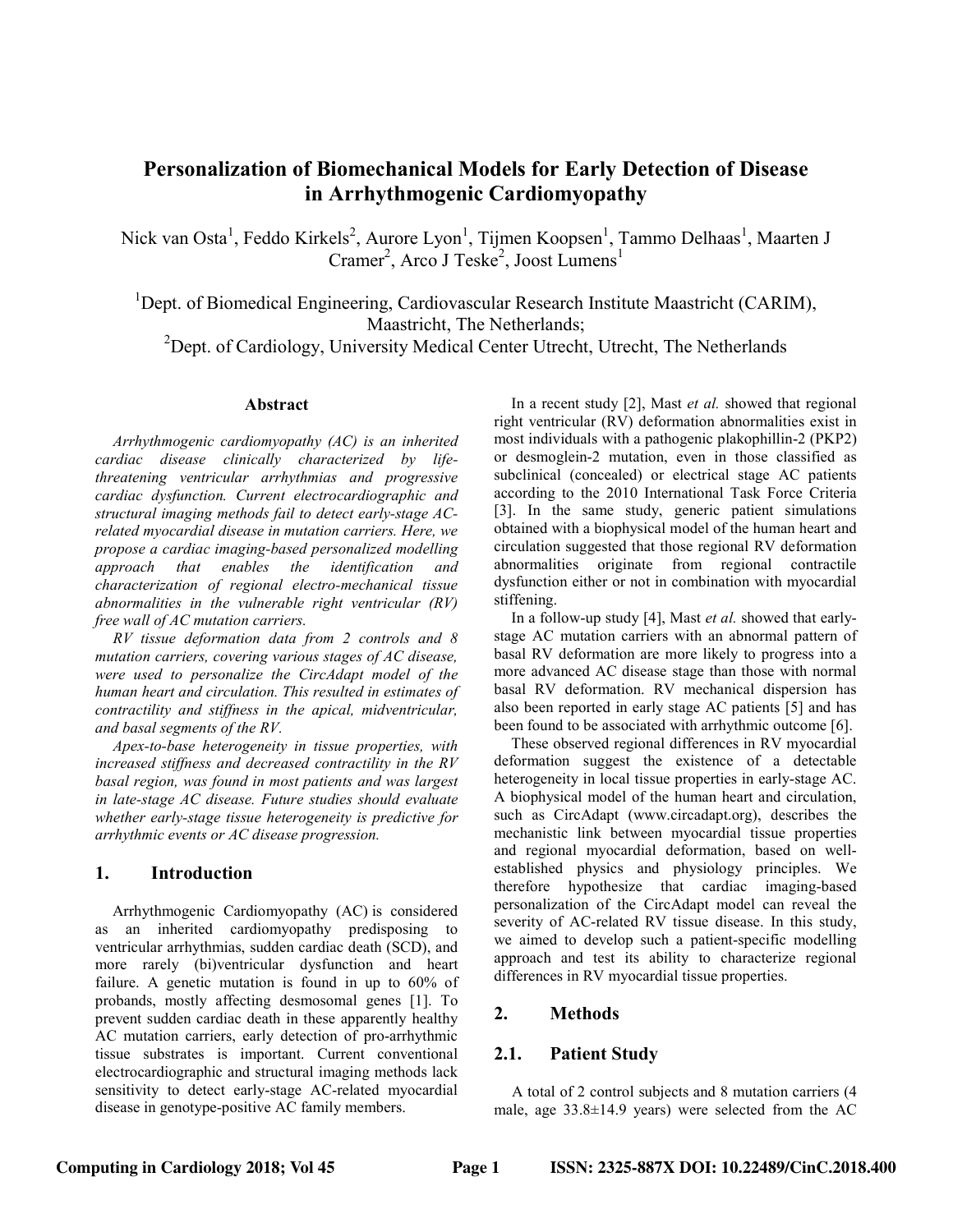cohort that was previously described in more detail [2]. Selection was based on covering the spectrum of AC disease severity. Longitudinal RV strain was measured in three segments (apex, mid, and base) using a standard echocardiographic deformation imaging protocol that has been described in more detail elsewhere [7]. LV and RV end-diastolic volumes (154±26mL and 184±38mL, respectively) and stroke volume (85±21mL) were obtained by cardiac magnetic resonance imaging (CMR) performed on a 1.5-T scanner (Achieva, Philips Healthcare, Best, the Netherlands), according to standard AC protocol [8].

Based on their RV basal strain pattern, the subjects were classified in three subgroups, representing increasing severity of AC disease [3]. One mutation carrier and two controls had normal RV deformation (Type-I), four mutation carriers showed mildly abnormal deformation (Type-II), and three showed severely abnormal deformation (Type-III).

### 2.2. Personalized Model Simulation

The CircAdapt model was used to simulate cardiac pump function and cardiovascular system dynamics [9]. CircAdapt is a lumped-parameter model which couples regional myocardial tissue mechanics in the cardiac walls to pump mechanics and hemodynamics of a geometrically simplified four-chamber heart model and closed-loop circulation. Its MultiPatch module [10] was used to divide the RV free wall in three tissue segments, representing the basal, midventricular, and apical regions.

#### 2.2.1. Passive and Active Tissue Behavior

Cardiac myofiber mechanics were modelled using a Hilltype contraction model including active (myofiber contraction) and passive (soft tissue deformation of the myocardium) stress components [10]. In this model, passive fiber stress is described by a nonlinear relation depending on sarcomere length  $(l_s)$ ,

$$
\sigma_{f, pas} = p_1 \left( \left( \frac{l_s}{l_{s0}} \right)^{p_2} - 1 \right)
$$

Table 1. Indices used for estimation of contractility and stiffness.

| Index                                                       | Definition                                                   |
|-------------------------------------------------------------|--------------------------------------------------------------|
| <b>TTPP</b>                                                 | $/10$ ms<br>$(t_{PP,model} - t_{PP,meas})$                   |
| PP                                                          | $/1\%$<br>$(\max(\epsilon_{model}) - \max(\epsilon_{meas}))$ |
| <b>TT50</b>                                                 | $(t_{50\%, model} - t_{50\%, meas})$<br>$/10$ ms             |
| <b>TTPS</b>                                                 | $/10$ ms<br>$(t_{peak,model} - t_{peak,meas})$               |
| <b>ESS</b>                                                  | $/1\%$<br>$(\epsilon_{PVC,model} - \epsilon_{PVC,meas})$     |
| <b>PS</b>                                                   | $(\min(\epsilon_{model}) - \min(\epsilon_{meas}))$ / 1 %     |
| TTPP: Time to peak pre-stretch; PP: Peak Pre-stretch; TT50: |                                                              |
| Time to 50% shortening; TTPS: Time to peak strain; ESS: End |                                                              |

Systolic Strain; PVC: Pulmonary Valve Closure; PS: Peak Strain

where  $l_{s0}$  represents stress-free fiber length,  $p_1$  a scaling factor, referred to as stiffness in the remainder of this study, and  $p_2$  the exponent determining the degree of non-linearity. We assumed  $p_2$  and  $l_{s0}$  to be constant, i.e. 8.4 and 1.8 µm, respectively.

The active fiber stress is a function of time  $(t)$ , sarcomere length  $(l_s)$ , and contractile element length  $(l_{si})$ multiplied by a scaling factor  $a_1$ , referred to as contractility in the remainder of this study.

 $\sigma_{f,act} = a_1$  function(*t*, *l<sub>s</sub>*, *l<sub>si</sub>*)

## 2.2.2. Parameter Estimation Protocol

The CircAdapt model was personalized by fitting simulated RV strain patterns to the patient's RV strain patterns, since this region is typically first-affected. To that end, parameters related to regional RV stiffness and contractility, relative systole duration, and LV and RV cavity and wall volume were adjusted for each patient.

RV stiffness and contractility were estimated by minimizing the error between a set of simulated and measured RV strain indices, together capturing the pattern of regional RV deformation (Table 1 and Figure 1): time-to-peak-pre-stretch (TTPP), peak pre-stretch, time-to-50%-shortening (TT50), time-to-peak-strain (TTPS), peak strain (PS), and end-systolic strain (ESS).

LV end-diastolic volume was fitted by changing the LV cavity volume while maintaining wall thickness constant. RV wall and cavity volume were changed to fit RV global longitudinal strain. Relative systolic duration was estimated from time to pulmonary valve closure.

To minimize the squared sum of error in the indices, the trust-region algorithm was used. The algorithm stopped when the estimated step size of the parameters became smaller than 0.1% of the original value. The regional tissue parameters described earlier were estimated in iterative steps until convergence to improve convergence of the parameter estimation algorithm.

To quantify the goodness of the fit, the unitless mean squared strain error (MSE) of the three segmental RV strain patterns was calculated as the squared sum of difference in strain between simulation and measurement, normalized to the cycle time.



Figure 1. Indices used for fitting. Arrows represent the indices TTPP (1), Peak Pre-Stretch (2) TT50 (3), TTPS (4) End Systolic Strain (5), and Peak Strain (6), as described in Table 1.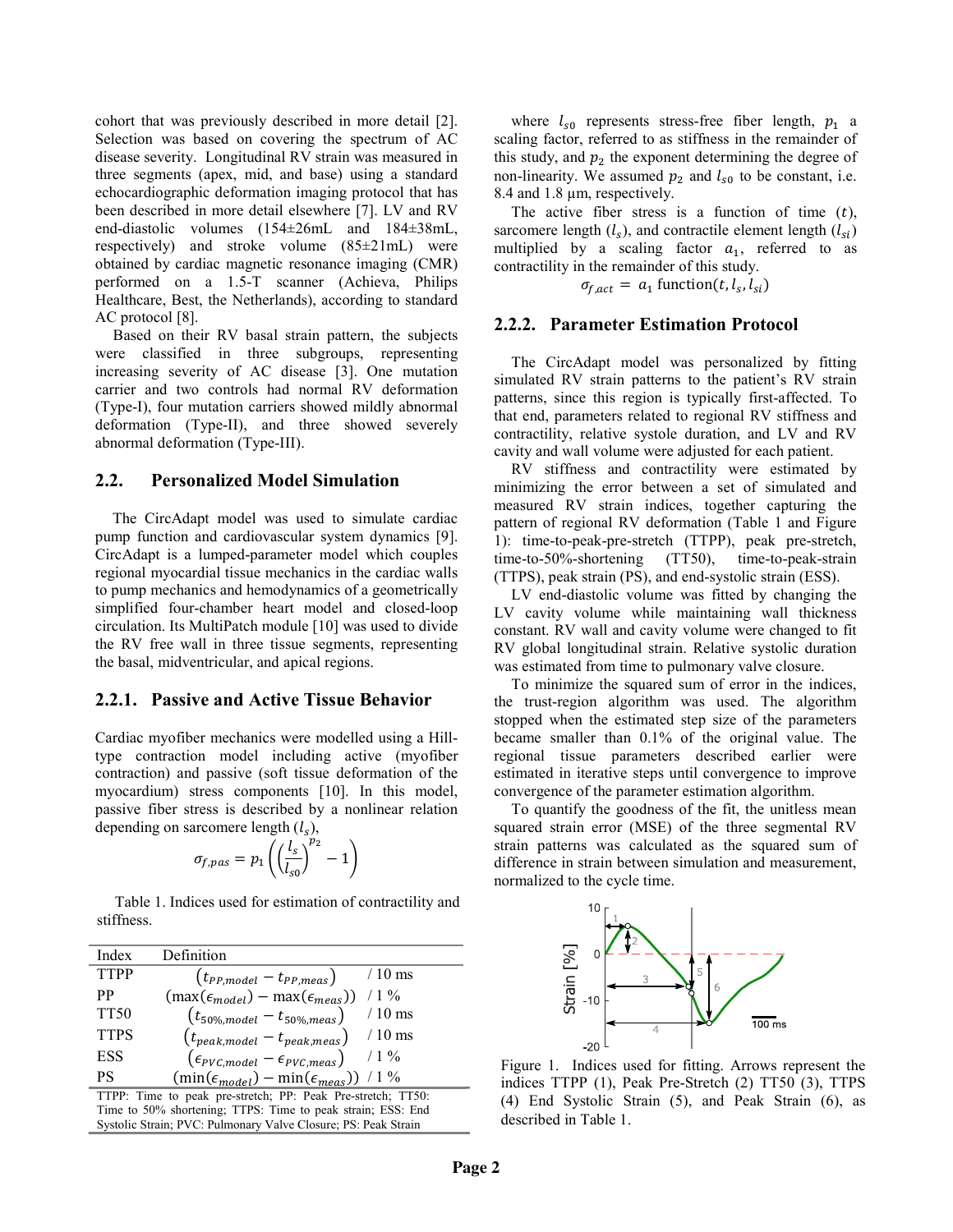$$
MSE = \frac{\oint (\epsilon_{model}(t) - \epsilon_{meas}(t))^2 dt}{tCycle}
$$

With  $\epsilon_{model}$  and  $\epsilon_{meas}$  being simulated and measured strain at time *t*, respectively. A perfect fit would result in an MSE of zero. The error is squared to increase the weight of larger differences in strain error. To quantify the degree of tissue heterogeneity for each type of AC disease, the standard deviation of the three segmental parameter values was calculated per subject and averaged for each subgroup.

#### 3. Results

The simulated strains obtained from the personalized models are in good agreement with the measurements. The median MSE of all estimations is 2.6, with a minimum and maximum of 0.5 and 16, respectively. The strain of two good and two bad estimations with MSE are shown in Figure 2. Figure 3 shows the mean estimated contractility and stiffness relative to the apical estimations for apical, mid, and basal segments. Both contractility and stiffness are more homogeneously distributed in Type-I, with a heterogeneity of 18% in contractility and a heterogeneity of 23% in stiffness. In Type-II and Type-III, the parameters are more heterogeneously distributed with a heterogeneity of 23% in contractility and 83% in stiffness in Type-II, and a heterogeneity of 39% in contractility and 161% in stiffness in Type-III. On average, basal contractility decreases and stiffness increases for Type-II and Type-III, leading to an increase of RV tissue heterogeneity with progression of AC disease.

### 4. Discussion

The main outcome of this study is the characterization of the tissue mechanisms underlying deformation abnormalities in AC subjects using a patient-specific modeling-based approach. The results suggest that AC disease progression, defined as the level of RV basal deformation abnormality, is associated with growing RV apex-to-base heterogeneity in contractile dysfunction and myocardial stiffening. The patient-specific simulations of the subjects with a Type-II deformation pattern, which was previously found in about half of the subclinical mutation carriers, revealed decreased basal contractility and increased basal stiffness compared to the apex. This finding is in line with the hypothesis by Mast et al. [2].

These predicted changes in contractility and stiffness may be explained by fibro-fatty replacement, which is conventionally detected by late gadolinium enhancement (LGE). However, LGE was detected in only one Type-II and one Type-III patient. This suggests that our method may reveal insight in tissue abnormalities other than



Figure 2. Two best (first and third from left) and two worst fits (second and fourth from left) in terms of MSE of Type-II and Type-III patients. The vertical line represents the closure of pulmonary valve in both measurements and model. Onset QRS is taken to be the zero-strain reference point.



Figure 3. Fitted contractility and stiffness normalized to the apical values. The mean estimated values of contractility  $a_1$  and stiffness  $p_1$  per type (large dots) are shown with bars representing the standard deviation of the individual subjects (small dots).